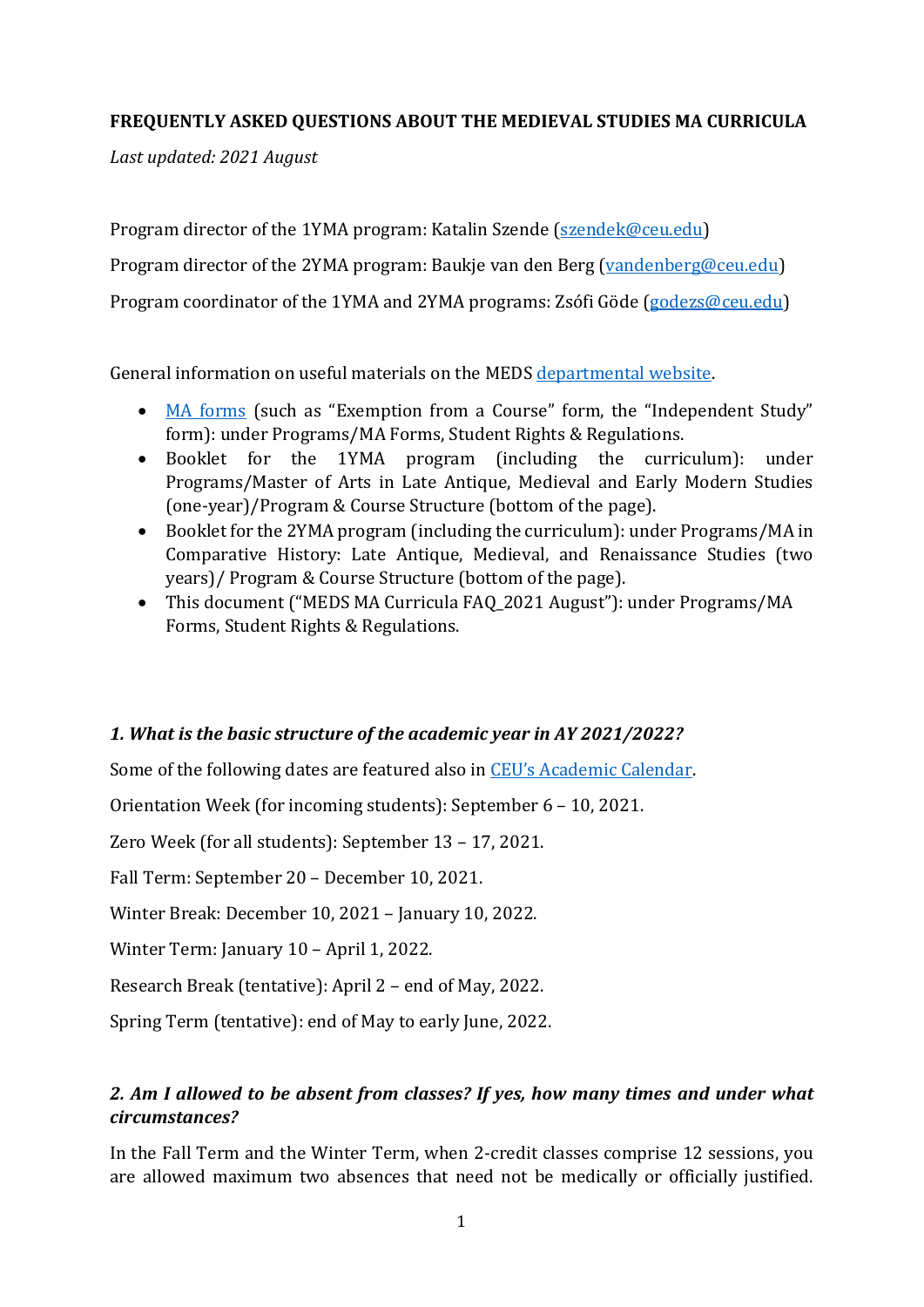However, we expect you in these cases, too, to notify your course instructor about your absence for reasons of courtesy.

In the Spring Term, out of the 6 sessions you are allowed to miss one without medical or official justification.

## *3. At the beginning of the academic year, do I have to register for courses in the Fall Term only or also in the Winter and the Spring Terms?*

At the beginning of the academic year, you are required to register for courses in all three terms of the year in accordance with your curriculum. However, before the start of the Winter Term and later, before the start of the Spring Term, the registration system will be open again and you can modify your course selection. In other words, at the beginning of the year, you are required to make a definite plan for the Fall Term and a tentative plan for the Winter and Spring Terms.

## *4. What is the timeline for course registration?*

Registration period for the Fall Term: September 13 – 27, 2021. (Start of the Fall Term: September 20.) You have to register for courses in this period not just for the Fall Term but also for Winter and Spring Terms.

Registration period for the Winter Term: December 13, 2021 – January 17, 2022. (Start of the Winter Term: January 10.) In this period, you can modify your registrations for the Winter and Spring Terms.

Registration period for the Spring Term: March 21 – April 11, 2022. In this period, you can modify your registrations for the Spring Term.

NB: Unlike the dates of the Fall and the Winter Terms, which are fixed across all departments, the dates of the Spring Term vary within CEU. (The abovementioned Spring Term registration period is the same for all departments, however.) The dates of the Medieval Studies Spring Term are not fixed yet but customarily, our intensive Spring Term starts in late May and ends in early June.

Furthermore, Spring Term classes comprise 6 sessions unlike Fall and Winter Term classes, which have 12 sessions.

## *5. Will I receive assistance in putting together my study plan for the year? And will my Program Coordinator approve my course registrations and give me feedback throughout the process? I am worried that I will make mistakes and I will realize it too late.*

During the Zero Week (September 13 – 17), every incoming 1YMA and 2YMA student will have an individual planning session with their program director and two additional faculty members, who usually become the student's supervisor(s). The aim of this session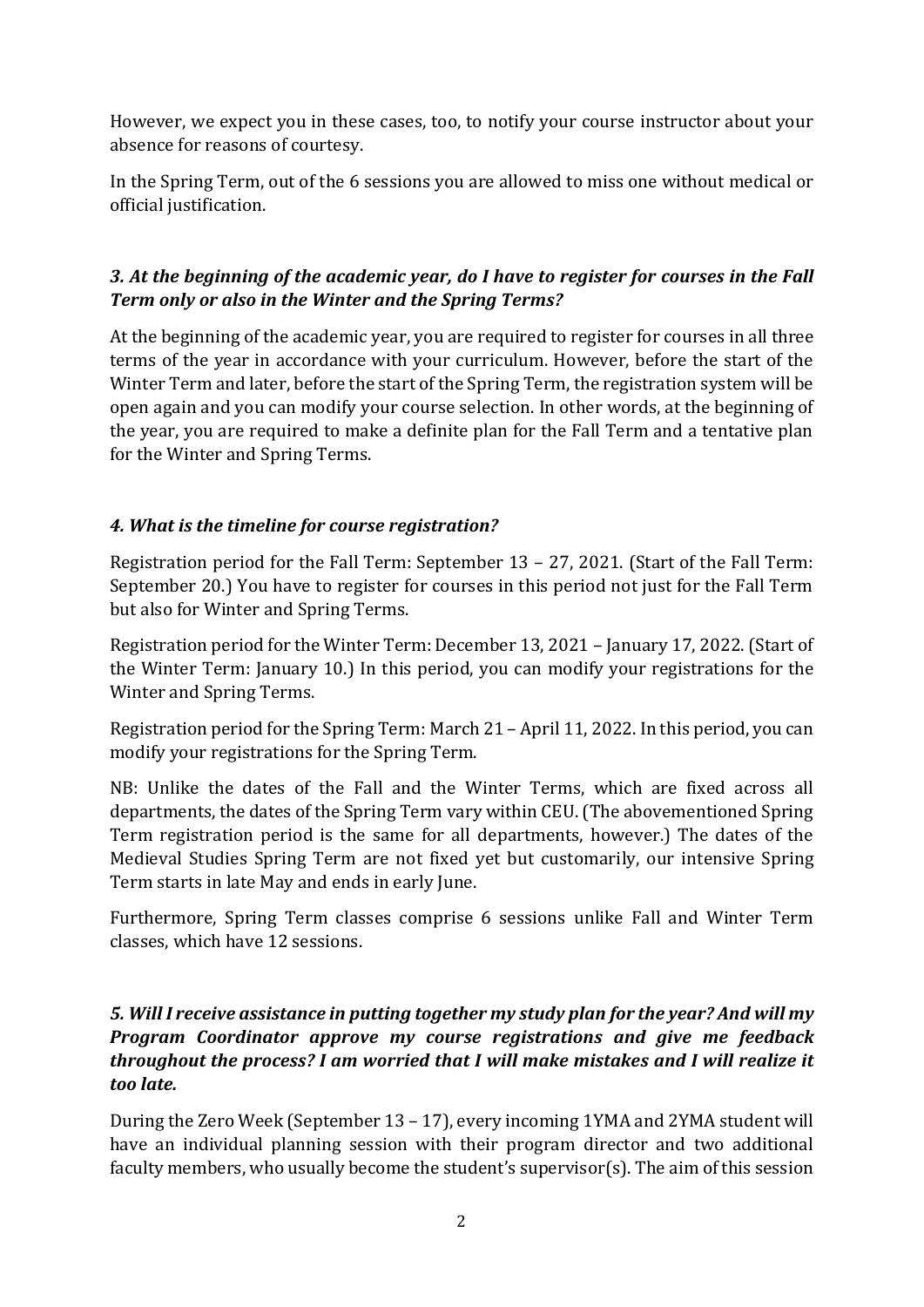is to help you shape your study plan in light of your research topics and general interests. For example, you will be advised on whether or not you have to take source languages, if yes, what language(s) and on what level.

Moreover, in each registration period, the Program Coordinator is responsible for supervising the registration process of each student, providing feedback on whether the plans align with the curricula and giving advice regarding the students' prospective workload.

## *6. Can I take courses above the minimum credits of my program? Will my extra credits be recognized and factor into my GPA?*

The answer to all three questions is "Yes" and ambition is certainly not discouraged. (The only curriculum block where certain credit restrictions apply is the Source Language/Advance Text Reading Seminar/Textual Skills block – you can read about this in detail under points 18 and 19.)

Our general experience, however, is that students who plan to go significantly above the minimum program credits struggle with meeting their obligations, including their deadlines. This is especially pertinent for 1YMA students who are also expected to produce a thesis in one academic year as well. For this reason, we often recommend a reasonable compromise, whereby students do not have to give up on their interests but they do not increase their workload drastically: auditing.

Auditing means that you attend a course and are expected to keep up with the readings but you are exempted from writing papers or class journals, giving presentations, etc. If you audit a course, it is worth 0 credits but it will show up on your transcript.

# *7. What does "mandatory," "mandatory elective" and "elective" course mean?*

Mandatory courses are the specific ones that you must take during your studies. Examples include the *MA Thesis Seminars*, *Introduction to Interdisciplinary Medieval Studies* (1YMA), *Interdisciplinary Methods of Comparative History* (2YMA). The curricula you find in the MA booklets indicate these courses clearly.

Mandatory elective courses are a group of courses that belong to the same category from which you are required to take a certain number during your studies. (There is a possibility to seek exemption from these courses in well-justified cases. See point 15 for details.) For 2YMA students, mandatory electives include *Topical Survey* courses; for 1YMA and 2YMA students, so-called "core classes plus tutorials" and classes in the Source Language/Advanced Text Reading Seminar/Textual Skills curriculum block. As "survey" and "core" suggest, these courses are meant to be either foundational to your studies or to provide you with the opportunity for a more in-depth study of a specific area than the average elective would allow.

Elective courses are the remaining courses, essentially: as your curricula shows, you are required to take a certain credit worth of electives during your studies similarly to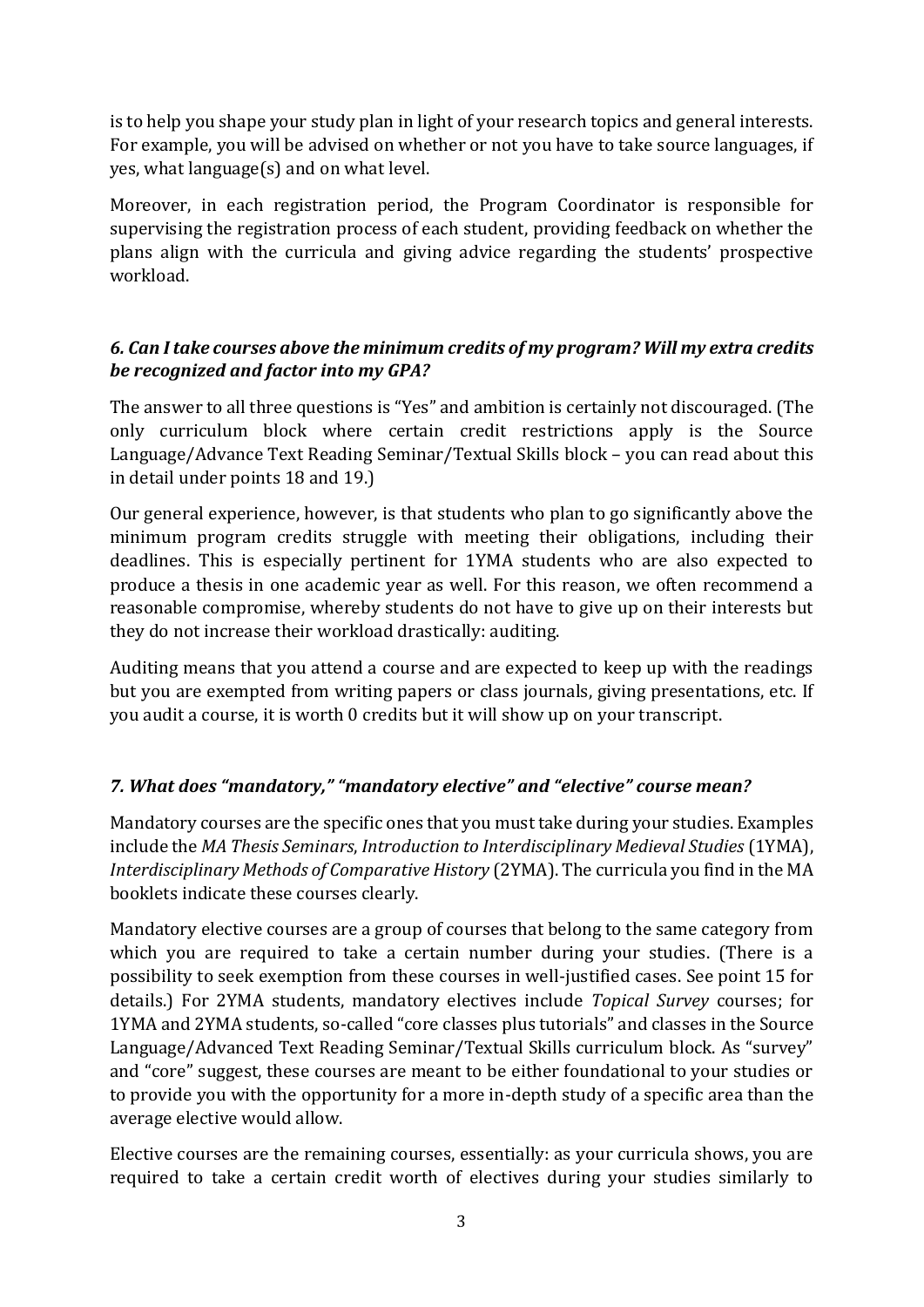mandatory electives, but electives comprise a significantly larger group of courses. Furthermore, unlike in the case of mandatory electives, the nature and structure of these courses can be very different from one another.

# *8. What does "HIME" stand for?*

"HIME" is an acronym for "History" and "Medieval." "HIME" is most often used in reference to courses that are almost always co-taught by professors of the Departments of History and Medieval Studies and which are either mandatory or mandatory elective for 2YMA students. The HIME courses are:

*Historiography: Topics in its History and Theory* (lecture) *Historiography II: Grand Debates* (three regional variants) *Topical Survey* courses (e.g. *Gender History, Empires*, etc.) *Interdisciplinary Methods of Comparative History MA Thesis Planning Seminar MA Thesis Prospectus Workshop*

# *9. What does SLTG/ATRS/TS stand for?*

It is the short form of "Source Language Teaching Group/Advanced Text Reading Seminar/Textual Skills." In both the 1YMA and 2YMA curricula, this is an example of mandatory electives courses.

# *10. How do I know which source languages are accepted by my department and which courses are in the Advanced Text Reading Seminar/Textual Skills category?*

Please, note that not all source languages listed on the Source Language Teaching Group's [website](https://www.ceu.edu/sltg) are accepted by our department. The accepted languages are: Latin, Ancient Greek, Arabic, Persian, Ottoman Turkish, Classical Syriac, Modern Hebrew, Yiddish, Russian.

Advanced Text Reading Seminars and Textual Skills courses are marked in the yearly course table, prepared by your Program Coordinator, but here they are listed as well:

# Fall Term:

- Gregory Bar 'Ebroyo (Barhebraeus): *Laughable Stories* A Medieval Joke Collection in Classical Syriac
- Latin Palaeography, Book Hand (4th-15th c.)
- Medieval Codicology: The Physical and Intellectual Production and Use of Manuscripts (8th-15th c.)
- Advanced Source Readings in Ottoman Historiography (14th-16th Centuries)
- Greek Reading Seminar I. cross-listed from Philosophy
- Ibn Khaldun's *Muqaddima*: History and Theory of the State reading course cross-listed from History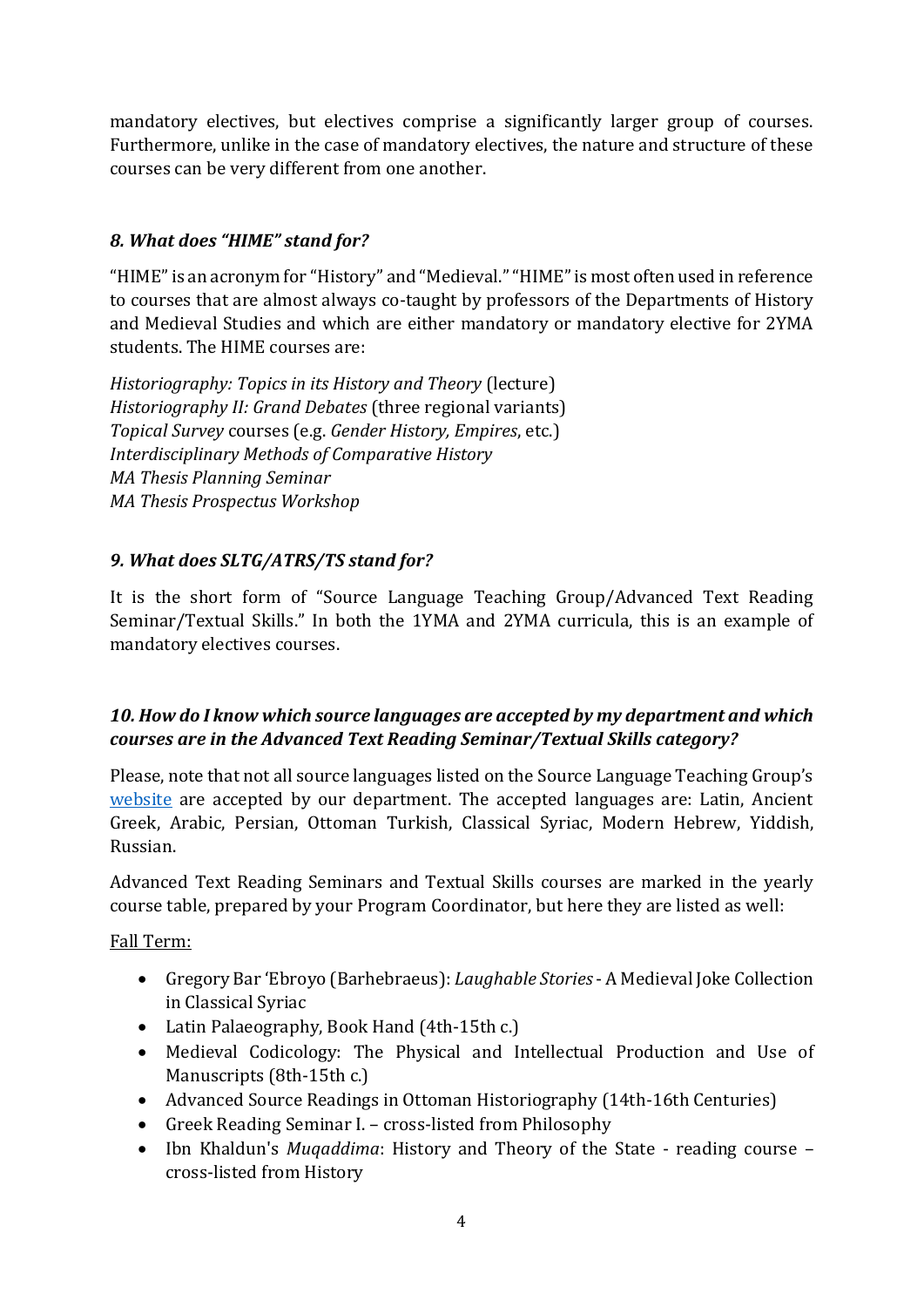#### Winter Term:

- Reading Medieval Latin Charters (Palaeography)
- Byzantine Writers on the Lives of Saints and Emperors: Between Fact and Fiction
- Manuscripts, Textual Flow, New Audiences. Production and Reception of Texts (14th-15th Centuries)
- Gospels, Graffiti, Grocery Lists: Writing Culture and Its Material Evidence in Antiquity and the Middle Ages
- Greek Reading Seminar II. cross-listed from Philosophy
- Advanced Seminar in Intellectual History: Reading the Classics cross-listed from History
- Advanced Readings in Arabic Historiography cross-listed from History

## *11. What is "Independent Study"? Is it equivalent to taking an elective?*

*Independent Study* is a 2-credit Pass/Fail "course," which is functionally equivalent to taking an elective. Those students whose special interests fall outside of the scope of the regular course offerings can register for *Independent Study* instead of an elective course and read important works together with their supervisor(s) that pertain specifically to their thesis research.

Both 1YMA and 2YMA students may earn maximum 2 credits from *Independent Study* during their studies. 1YMA students are allowed to take *Independent Study* already in the Fall Term; 2YMA students can take it from their first Winter Term onwards.

If you want to take *Independent Study*, discuss it first with your supervisor(s) – if they agree, during the registration period, you have to fill out the "Independent Study Form," make a study plan with your supervisor and submit the form to your Program Director and Program Coordinator for approval. The form can be downloaded from the list of forms [here.](https://medievalstudies.ceu.edu/ma-forms-student-rights-regulations)

## *12. What does it mean that "Introduction to Research Resources for Medievalists" is "strongly recommended"? Is this a de facto mandatory course? If so, what happens if I do not take it?*

Up until AY 2020/21, this course was strictly mandatory. In the interest of harmonizing the US and Austrian MA curricula, the course has been demoted to a "strongly recommended" elective since AY 2020/21. Insofar as this course is no longer mandatory, students are not obliged to take it and can earn their degree without it. However, as the course's past mandatory status suggests, it is a foundational one that is meant to prepare students for the efficient navigation of various research resources and institutions in Vienna and at CEU, such as libraries and archives. Most if not all students will have to turn to those research resources for their thesis research and are therefore highly advised to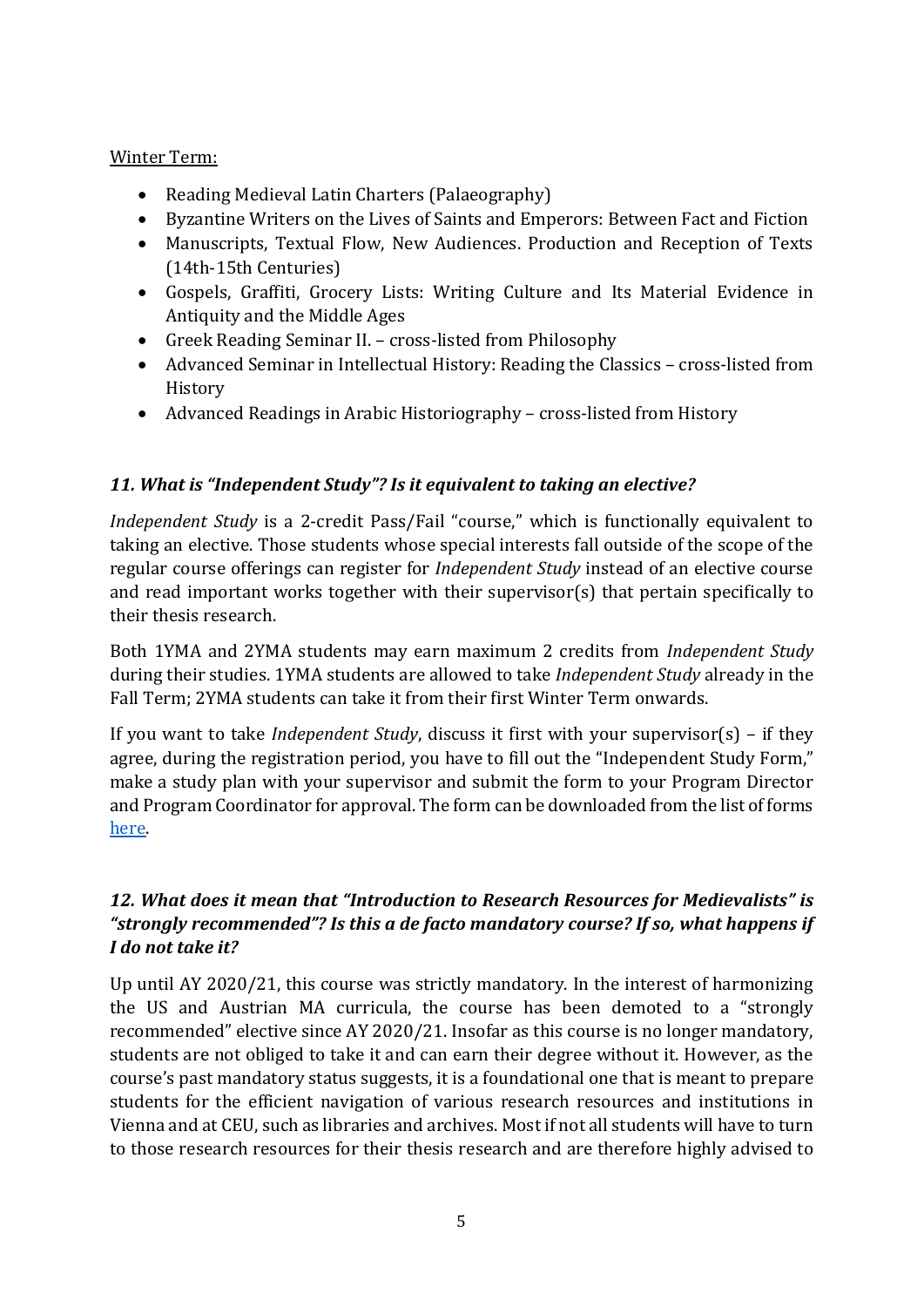take this course. This Pass/Fail course takes place during the Orientation Week and the Zero Week and its one credit is allocated to the Fall Term.

#### *13. What is a "cross-listed" course?*

If our departments cross-lists a course from another department, it means that the course in question is added to our departmental course list. In other words, if you take a crosslisted course, it counts as if you had taken a course from your home department – and so those credits do not count towards your extra-departmental credits. Cross-listed courses are indicated in our departmental course list.

### *14. How strictly do I have to follow the model curriculum? What if, for instance, I would like to take two core classes and their tutorials within one term while the curriculum says one core class and one tutorial in a given term?*

With the notable exception of mandatory courses, which must be taken in the specific terms the curricula indicate them, there is considerable latitude with regard to other course types, such as the core classes plus tutorials or electives. It is possible that in one term, none of the core class and tutorial offers interest you but in another, you are interested in more than one. Our programs can accommodate such scenarios. The model curriculum is meant to give you concrete guidance and a balanced, pedagogically sound plan when it comes to distributing your workload and for these reasons, we strongly encourage students to stay close to it.

However, the model curriculum is also a flexible construct and ultimately, what matters is that *by the end of your program* you will have accumulated at least the minimum number of credits per each course category. Rather than focusing on the semesters too narrowly, we invite you to look at your credits per course type for the program as a whole.

## *15. I understand now that my curriculum is quite flexible in terms of distributing my workload but how strict are the course categories themselves? Can I substitute one type of course for another type?*

In certain cases, substitution is possible.

Strict: mandatory courses. Mandatory courses cannot be substituted and you have to take them in the specific terms in which your curriculum indicates them.

Strict: Source Languages/Advanced Text Reading Seminar/Textual Skills curriculum block. If you are a 1YMA student, you have to earn at least 4 credits in this block by the end of your studies; if you are a 2YMA student, then you have to earn at least 8 credits. You can distribute the credits however you like: for example, as a 1YMA student, you can earn all your 4 credits already in the Fall Term or as a 2YMA student, you can take all your 8 credits in your first year. It is up to you. The important detail is that the credits have to come from these specific types of courses. You are not obliged to "switch things up,"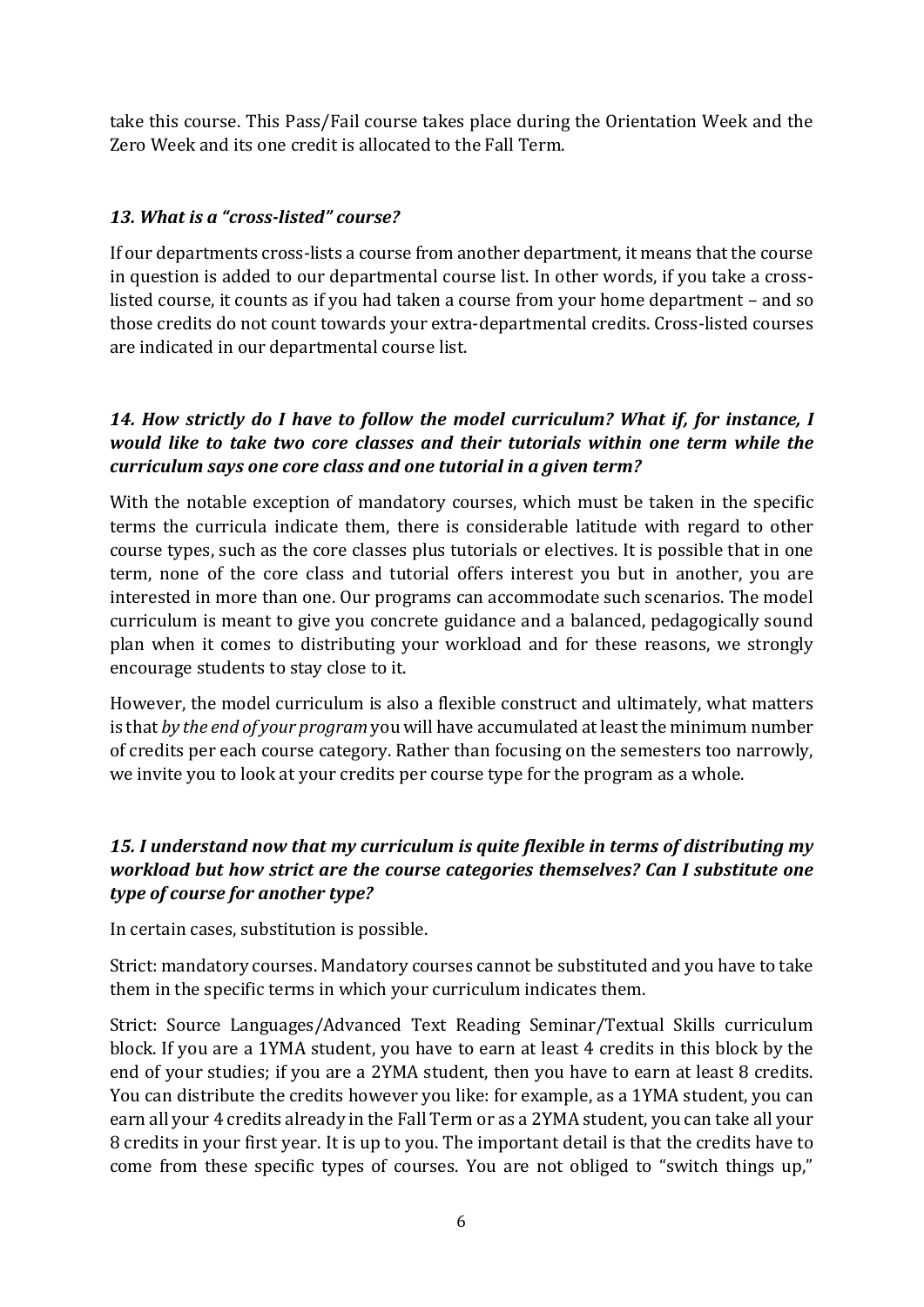however, so you can earn the credits solely from the study of source languages, for example.

Flexible: Topical Survey courses (2YMA), core class plus tutorials (1YMA and 2YMA). These courses can be substituted with electives but the substitution is not automatic and you have to seek permission. More on this at points 20 and 21.

## *16. How many extra-departmental, non-cross-listed courses am I allowed to take during my studies?*

As CEU's *[Student Rights, Rules, and Academic Regulations](https://documents.ceu.edu/documents/p-1105-2v1503)* stipulate, all MA students are entitled to take 4 extra-departmental, non-cross-listed credits per academic year without seeking special permission.

### *17. I have decided to add an advanced certificate program/specialization to my degree (Religious Studies, Jewish Studies, Eastern Mediterranean Studies, etc.) and I am concerned that the 4 non-cross-listed credits per year will not be enough for me to comply with the requirements of the advanced certificate program/specialization. To whom should I turn?*

If you decide to sign up for an advanced certificate program/specialization, you should let your Program Coordinator know as soon as you have made your choice, not just the coordinator of the given certificate program/specialization. If you need to take more than 4 non-cross-listed credits within an academic year in order to satisfy the specific requirements of your advanced certificate program/specialization, you should write your Program Coordinator with your requests, which will be then forwarded officially to the Student Records Office.

# *18. I see in my curriculum that the Source Language/Advanced Text Reading Seminar/Textual Skills credits are maximized at 4 per semester. If I take more than that, what happens?*

First and foremost, the maximum is better understood by program rather than a single semester. This means that for 1YMA students, 8 credits/program are the maximum (and 4 credits are the minimum); for 2YMA students, 14 credits/program are the maximum (and 8 credits are the minimum). In cases when you go above the minimum credits in one semester, the Program Coordinator will count the surplus credits towards a future semester. If you hit the program maximum but you still want to take courses in this block, first consult your supervisor(s) as to whether it is really needed and if you have their support, turn to your Program Director for final approval.

It is also important to keep in my mind that Advanced Text Reading Seminars and Textual Skills courses can also be counted as electives (depending on where you need the credits more in order to satisfy the curriculum). Source languages, however, cannot be counted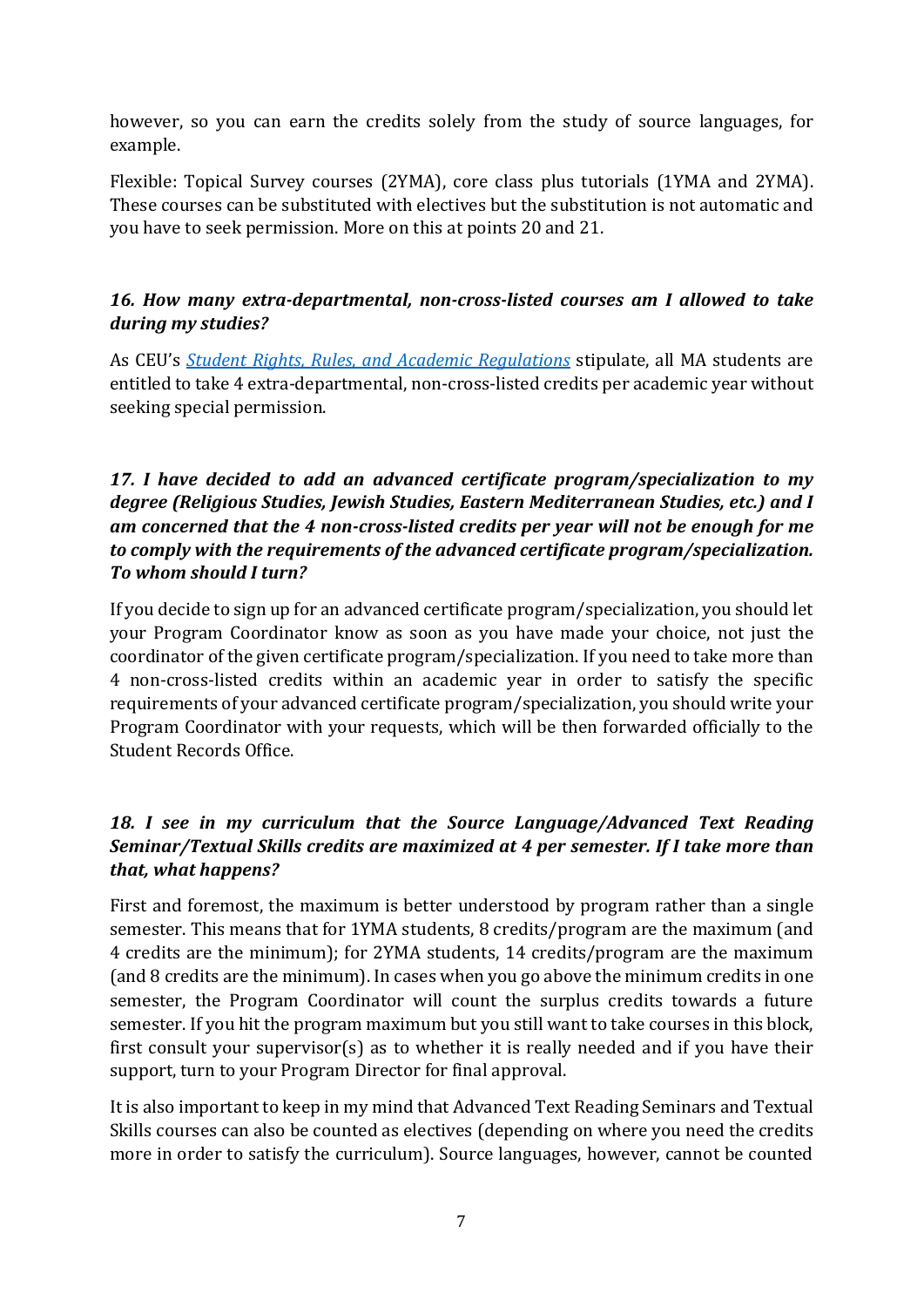as electives. They can only be counted towards your credits in the Source Language/Advanced Text Reading Seminar/Textual Skills curriculum block.

### *19. Why is there a credit maximum in the first place in the Source Language/Advanced Text Reading Seminar/Textual Skills curriculum block? There are no maximum credits for other type of courses, such as core classes plus tutorials and electives.*

The Department of Medieval Studies prides itself on its multidisciplinary character. This is reflected in the wide gamut of courses it offers and it is also implicitly formulated in its curricula. This means that the department's MA students are not only encouraged but are also required, up to a reasonable point, to take courses that fall somewhat outside of their primary research interests. Maximizing credits in the language block is meant to preempt the scenario in which students would focus very narrowly on their thesis topic and fill up a disproportionately large portion of their credits by language learning to the detriment of topical courses.

The learning of source languages is a key component of the department's MA programs and so are the topical courses. Maximizing the credits in this block serves to keep a balance between these two elements.

#### *20. I am a 2YMA student. Am I absolutely required to take a Topical Survey course?*

If you are a first-year 2YMA student, you can substitute the *Topical Survey* course requirement in the curriculum by taking the seminar component of *Historiography: Topics in its History and Theory* without seeking permission. The lecture component of *Historiography: Topics in its History and Theory* is mandatory for all first-year 2YMA students; the seminar part is an elective. If you take the seminar part as well, you need not take a *Topical Survey* course in your first Fall Term. (If you would like to do both, then the *Historiography* seminar will count towards your elective credits.)

If you are a second-year 2YMA student, after discussing the matter with your supervisor(s), you can seek exemption from the *Topical Survey* course requirement in your second year and choose an elective instead by submitting the "Exemption from a Course" [form](https://medievalstudies.ceu.edu/ma-forms-student-rights-regulations) to your supervisor(s), your Program Director and your Program Coordinators. Please, do not take it for granted that the exemption will be approved; first and foremost, you need your supervisor's consent in this matter.

## *21. I am a 1YMA/2YMA student. Am I absolutely required to take the number of core classes plus tutorials enlisted in my curricula? (For 1YMA students, 2 core classes plus tutorials per program; for 2YMA students, 3 core classes plus tutorials per program.)*

Core classes and their respective tutorials – overall 4 credits – are meant to provide an opportunity for a more in-depth study of a specific area than the average elective would allow. The department tries to cover as many areas as possible with these core classes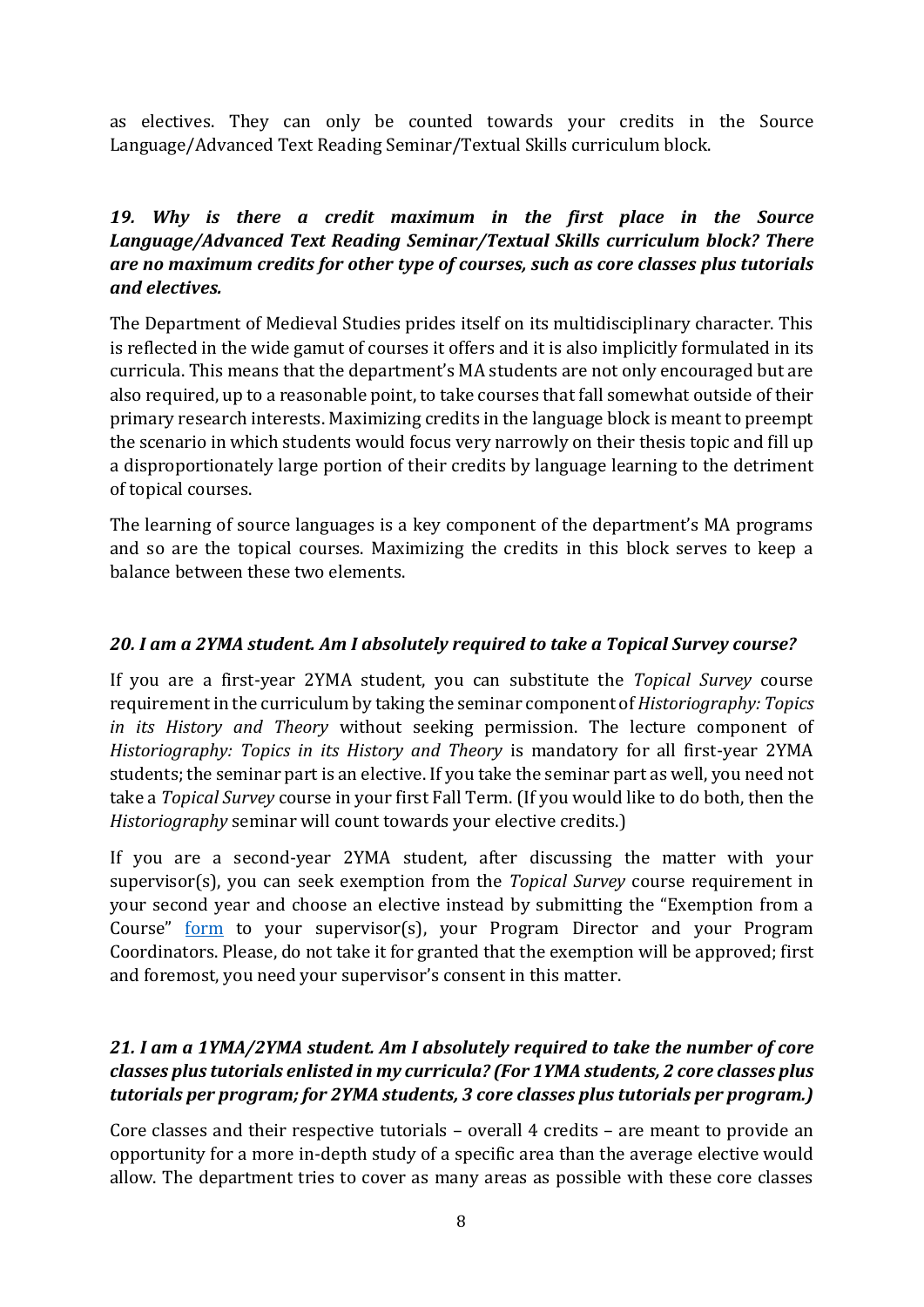(and their tutorials) but it is inevitable that each student's interests cannot be catered to perfectly. In such cases, students can seek an exemption from this curriculum requirement and choose two electives instead to earn those 4 credits. (The exemption is not automatic, however. You should run your idea through your supervisor(s) first, then, if they support your decision, fill out the "Exemption from a Course" [form](https://medievalstudies.ceu.edu/ma-forms-student-rights-regulations) and send it to your supervisors and Program Director for formal approval, and cc your Program Coordinator.)

### *22. Can I take a core class without a tutorial? Can I take the tutorial without the core class?*

You can take a core class, for 2 credits, without the tutorial component but not vice versa. Tutorials build upon the material presented in the core class and offer you a chance to delve deeper into each week's topic. Tutorials, thus, cannot stand on their own as courses.

If you take a core class without the tutorial, that will count the same as if you had taken an elective. NB: for the satisfaction of the "core class plus tutorial" curriculum block, you must take the tutorial as well. Taking a core class without the tutorial component makes the most sense if you happen to be very interested in two core classes within one semester: in that case, you can take one of those core classes with its tutorial (and satisfy the abovementioned "core class plus tutorial" curriculum requirement) and the other core class without the tutorial will be counted towards your elective credits.

### *23. Is there a limit to how many times I can request exemption from a Topical Survey course or the core class plus tutorial curriculum requirement?*

In theory, there is no limit but the following is advisable. For 2YMA students to take at least one *Topical Survey* course during their studies since these are foundational courses. As for core classes and their tutorials, the recommendation for both 1YMA and 2YMA students is to take at least one core class with its tutorial during their studies. Core classes plus tutorials are different in nature from electives and provide you with a distinct educational experience that is integral to the department's programs.

### *24. Can I use source language classes for my "core class plus tutorial" curriculum requirement exemption?*

No. The exemption has to be satisfied with two electives with which you can earn those 4 credits. (However, Advanced Text Reading Seminars and Textual Skills courses can be counted as electives and so they can work for the purposes of this exemption.) In general, the two electives you choose for the purpose of your exemption request should be reasonably close to your thesis topic.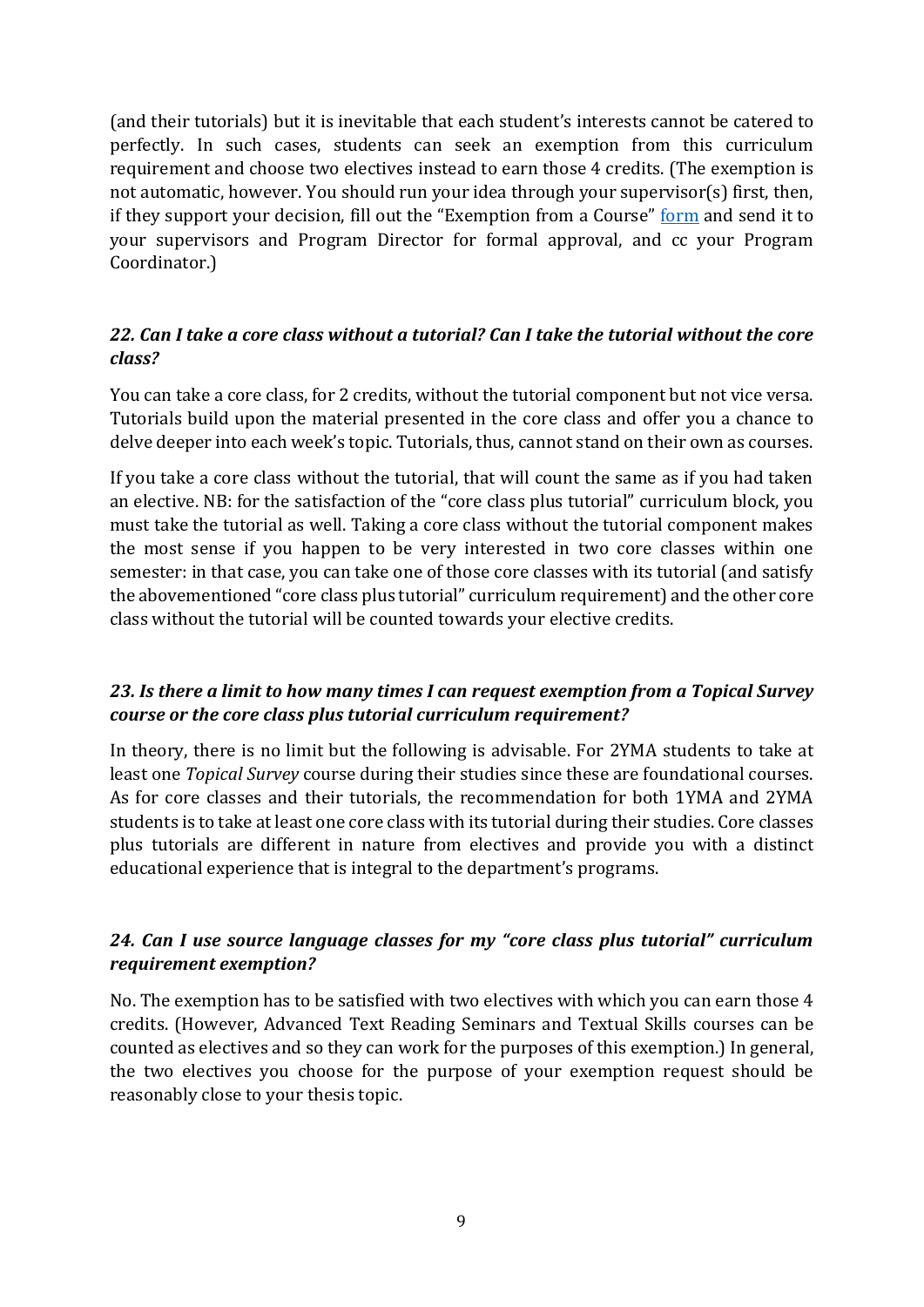### *25. When is it acceptable for me to take a source language course for Pass/Fail? Can I audit source language courses?*

You can audit Advanced Text Reading Seminars or Textual Skills courses but not source language courses. However, once you have already satisfied your program's minimum credit requirements in the Source Language/Advanced Text Reading Seminar/Textual Skills curriculum block (4 credits for 1YMA students and 8 credits for 2YMA students), then you can take source language courses for Pass/Fail rather than Grade.

## *26. All the one-credit Spring Term mandatory electives are considerably far from my research topic. Do I really need to take two of them? What if I just take an additional two-credit elective during the Fall or Winter Term instead?*

The Spring Term mandatory electives, which are traditionally offered after the submission deadline of the MA thesis and MA thesis prospectus, are meant to broaden the intellectual horizon of students and are often taught by visiting professors. For this reason, you indeed need to take them since their rationale is not rooted in furthering your research per se. Of course, for certain students these courses do pertain to their research areas but that does not change these courses' original rationale.

## *27. I am a 1YMA/2YMA student and I have already earned 26/52 classroom credits. If I add the thesis (4/8 credits) to that, then I have satisfied the minimum credit requirement of my program. Do I still need to take two one-credit Spring Term classes in my last term?*

Yes. In each Spring term of your CEU studies, you have to take two one-credit courses no matter how many credits you have already. As elaborated in the answer to the previous question, Spring classes have a particular reason for their existence, which is to introduce you, in a compact format, to interesting areas of study that may be rather distant from your primary research interests. These Spring mandatory electives are always Pass/Fail.

### *28. Can I take more than two credits worth of Spring Term mandatory elective courses?*

If you would like to go above the two credits, any additional Spring mandatory elective course should be taken for audit. Spring classes entail a significantly lower workload than other courses at MEDS, which is why this rule has been introduced: to prevent the accumulation of "easy" credits in the Spring.

## *29. I am worried that I will not be able to submit my thesis on time and if I cannot, I will lose my chance to earn this degree. Is there hope for me?*

To end this lengthy FAQ on a reassuring note: there is hope. If by the end of your studies at CEU, you have accumulated the minimum number of classroom credits prescribed by